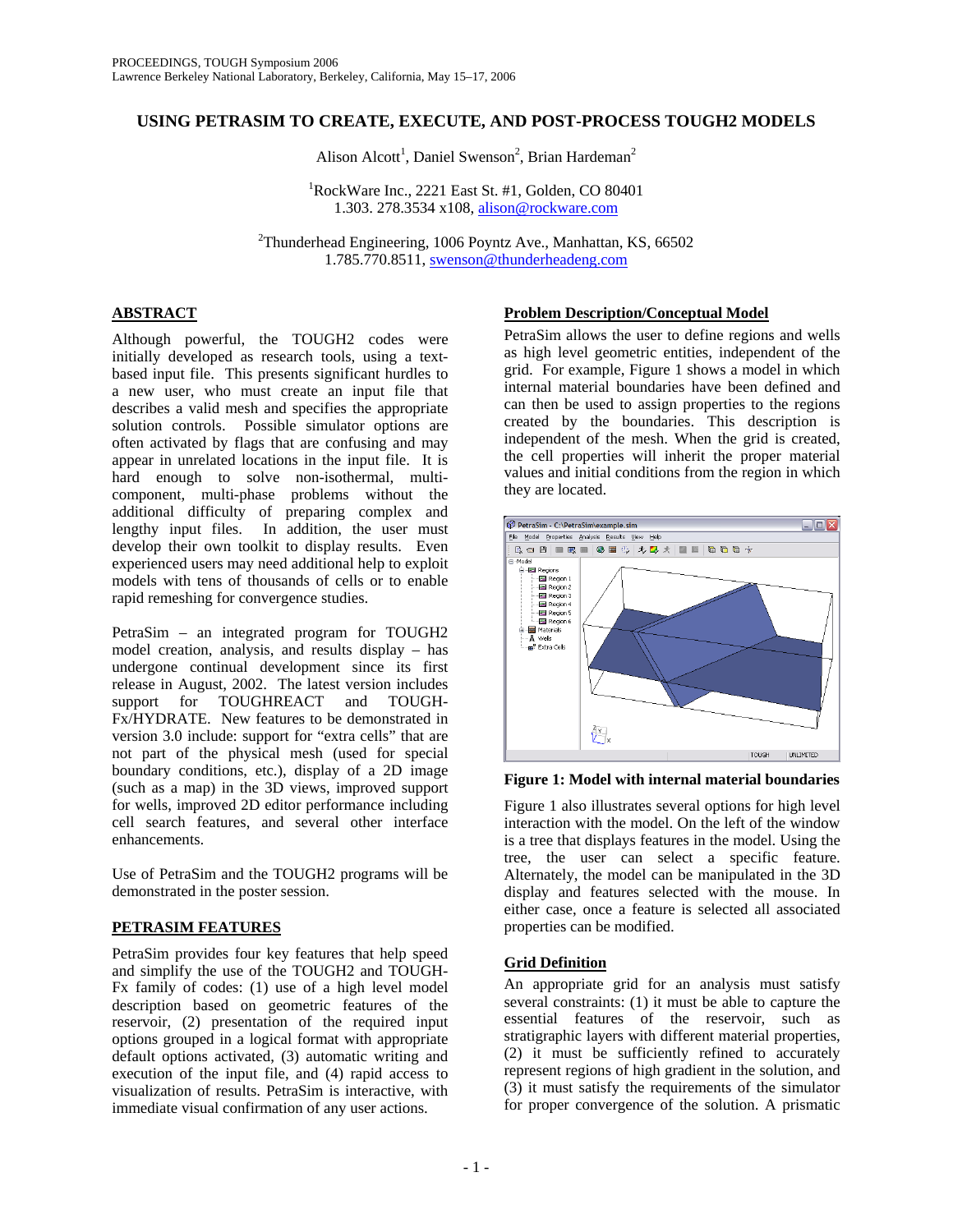3D grid is guaranteed to satisfy the convergence requirements of TOUGH2 and is used in PetraSim.

PetraSim gives the option of creating grids by simply specifying the number of cells to be used on each edge (along with an optional size factor for geometrically increasing cell sizes) or the option of using an input similar to the Meshmaker input for TOUGH2. To specify the Meshmaker input, the user fills a table that defines the direction, number of repeated cells, and the cell sizes. There is no limitation on grid size.

In addition, the user can specify contours that define the top and bottom of the grid. This can be used to represent topography, such as mountains and valleys. Above and below this contour, the cells will be disabled and not included in the analysis. A grid created using internal boundaries, non-uniform cell sizes, and a contour to define the surface topography is illustrated in Figure 2. As can be seen, the disabling of cells enables the representation of a valley, while still maintaining the proper convergence properties for TOUGH2.



**Figure 2: Prismatic grid defined on model** 

In the future, more general grids can be added, since TOUGH2 uses the integral finite difference method. However, for convergence to the correct solution, the integral finite difference method requires that the mesh satisfy the Voronoï condition (that is, boundaries of the elements must be formed by planes which perpendicularly bisect the lines between volume centers). Generation of such grids is relatively simple in 2D, but algorithms are much more complex for a general 3D Voronoï grid.

Gridlines can be edited, deleted, or inserted interactively. This editing is performed in the Grid Editor window. It is important to remember that the model has a grid, but the grid is not the model. The model is a higher level, grid independent, description of the reservoir.

#### **Input of Model Properties**

A properly designed user interface can guide the user through the model definition process, organizing into logical groupings input that may appear in many locations in a simulator input file. The interface can ease learning for a beginning user and act as a reminder for an experienced user.

The definition of material properties in TOUGH2 is shown in Figure 3. The left pane allows the user to select any existing material or create a new one. In the right pane, the user can edit properties of the selected material. This includes MINC data (only activated if the MINC option has been enabled) and, under Relative Perm…, the capability to select and preview relative permeability and capillary functions, Figure 4.

|              | Matrix<br>Fracture                    |               |
|--------------|---------------------------------------|---------------|
| SAND         | Name - MAT:                           | SAND          |
| <b>RESER</b> | Compacted sand<br>Description:        |               |
|              | Density - DROK (kg/m^3):              | 1153.0000     |
|              | Porosity - POR:                       | .42000        |
|              | X Permeability - PER(1) (m^2):        | $2E-12$       |
|              | Y Permeability - PER(2) (m^2):        | $2F-12$       |
|              | Z Permeability - PER(3) (m^2):        | $2E-12$       |
| <b>New</b>   | Wet Heat Conductivity - CWET (W/m-C): | 2,00000       |
| Delete       | Specific Heat - SPHT (J/kg-C):        | 1000.0000     |
|              |                                       | Relative Perm |

**Figure 3: TOUGH2 material definition** 

| Relative Permeability:                                                                                                                                                                                                                                                                                        | van Genuchten-Mualem Model |
|---------------------------------------------------------------------------------------------------------------------------------------------------------------------------------------------------------------------------------------------------------------------------------------------------------------|----------------------------|
| $RP_{\text{liq}} = S_*^{3/2} (1 - (1 - S_*^{1/3}) \lambda)^2$ when $S_1 < S_{\text{ls}}$<br>$RP_{\text{lic}} = 1$ when $S_1 \geq S_{\text{ls}}$<br>$RP_{gas} = 1 - RP_{liq}$ when $S_{gr} = 0$<br>$RP_{gas} = (1 - S_{\mu})^2 (1 - S_{\mu}^2)$ when $S_{\mu} > 0$<br>where: $S_* = (S_1 - S_1) / (S_1 - S_1)$ |                            |
| where: $S_{\mu} = (S_1 - S_{1r}) / (1 - S_{1r} - S_{2r})$<br>$\lambda$ - RP(1):<br>.45700<br>$S_{ r}$ - RP(2):<br>.15000<br>$S_{15} - RP(3)$ :<br>1.00000<br>$S_{\text{or}}$ - RP(4):<br>.10000                                                                                                               | van Genuchten-Musien Model |

**Figure 4: Selection and preview of relative permeability functions**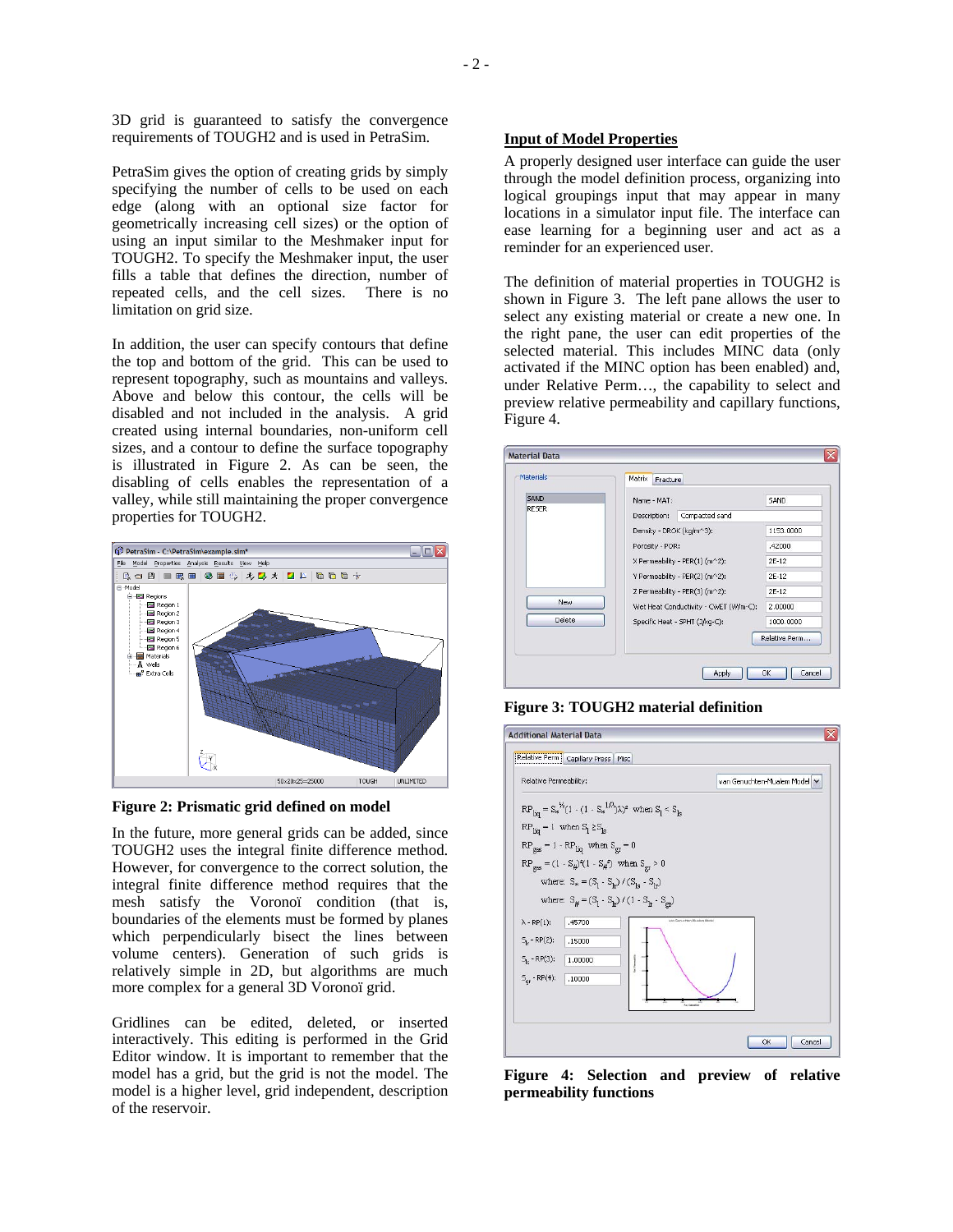Figure 5 illustrates the organization of the solution parameters of TOUGH2. Again, common parameters have been grouped in an arrangement that helps the user understand and specify all parameters from one location. Similar organization is used for the solver and other solution parameters.

| Start Time - TSTART (sec):            |                                 | 0.0        |
|---------------------------------------|---------------------------------|------------|
|                                       |                                 |            |
| End Time - TIMAX (sec):               | User Defined V                  | 3.15576E07 |
| Time Step - DELTEN (sec):             | Single Value<br>$\checkmark$    | 100.0000   |
| Max Num Time Steps - MCYC:            |                                 | 500        |
| Max CPU Time - MSEC (sec):            | <b>Infinite</b><br>$\checkmark$ |            |
| Max Iterations Per Step - NOITE:      | 8                               |            |
| Enable Automatic Time Step Adjustment |                                 |            |
| Max Time Step - DELTMX (sec):         | Infinite<br>$\checkmark$        |            |
| Iter. to Double Time Step - MOP(16):  |                                 | 3          |
| Reduction Factor - REDLT:             | 4.00000                         |            |
|                                       |                                 |            |
|                                       |                                 |            |
|                                       |                                 |            |

**Figure 5: Solution controls dialog** 

## **Editing of Cell Properties**

After the grid is defined, cell properties may be edited directly. This is accomplished in the Grid Editor window, which allows the user to select a grid layer and edit any cell in that layer, Figure 6. The user can view the grid on any plane (XY, YZ, XZ) and on any layer in that plane.



**Figure 6: Grid editor** 

To help orient the user to which cells are being edited, PetraSim can highlight the current layer being edited, Figure 7.



**Figure 7: Highlight of the layer being edited in the Grid Editor** 

In the Grid Editor, the user can also select cells to define sources and sinks, Figure 8.

| Sources/Sinks<br>Properties |                | Initial Conditions Print Options |     |  |
|-----------------------------|----------------|----------------------------------|-----|--|
| Heat                        |                |                                  |     |  |
| Heat In:                    | Constant       | Rate (J/s):                      | 0.0 |  |
| Production                  |                |                                  |     |  |
| Mass Out:<br>☑              | Constant V     | Rate (kg/s):                     | 15  |  |
| Well on Deliv.:             |                | Productivity Index - PI (m^3);   | 0.0 |  |
|                             | Pressure (Pa): |                                  | 0.0 |  |
| Well from File:             |                |                                  |     |  |
|                             |                | Productivity Index - PI (m^3):   | 0.0 |  |
| Injection                   |                |                                  |     |  |
| Water/Steam:                | Constant       | Rate (kg/s):                     | 0.0 |  |
|                             |                | Enthalpy (J/kg):                 | 0.0 |  |
| Air:                        | Constant ~     | Rate (kg/s):                     | 0.0 |  |
|                             |                | Enthalpy (J/kg):                 | 0.0 |  |
| VOC:                        | Constant       | Rate (kg/s):                     | 0.0 |  |
|                             |                | Enthalpy (J/kg);                 | 0.0 |  |

**Figure 8: Defining a source or sink in the Grid Editor** 

## **Writing a Simulator Input File**

The whole point of a pre-processor is to automatically write the simulator input file in a correct format and without intervention by the user. In PetraSim, this task is performed by a function that accesses the model, the grid, and all other data necessary to write the file.

A portion of an example file is shown in Figure 9. Since the TOUGH2 program has not been modified,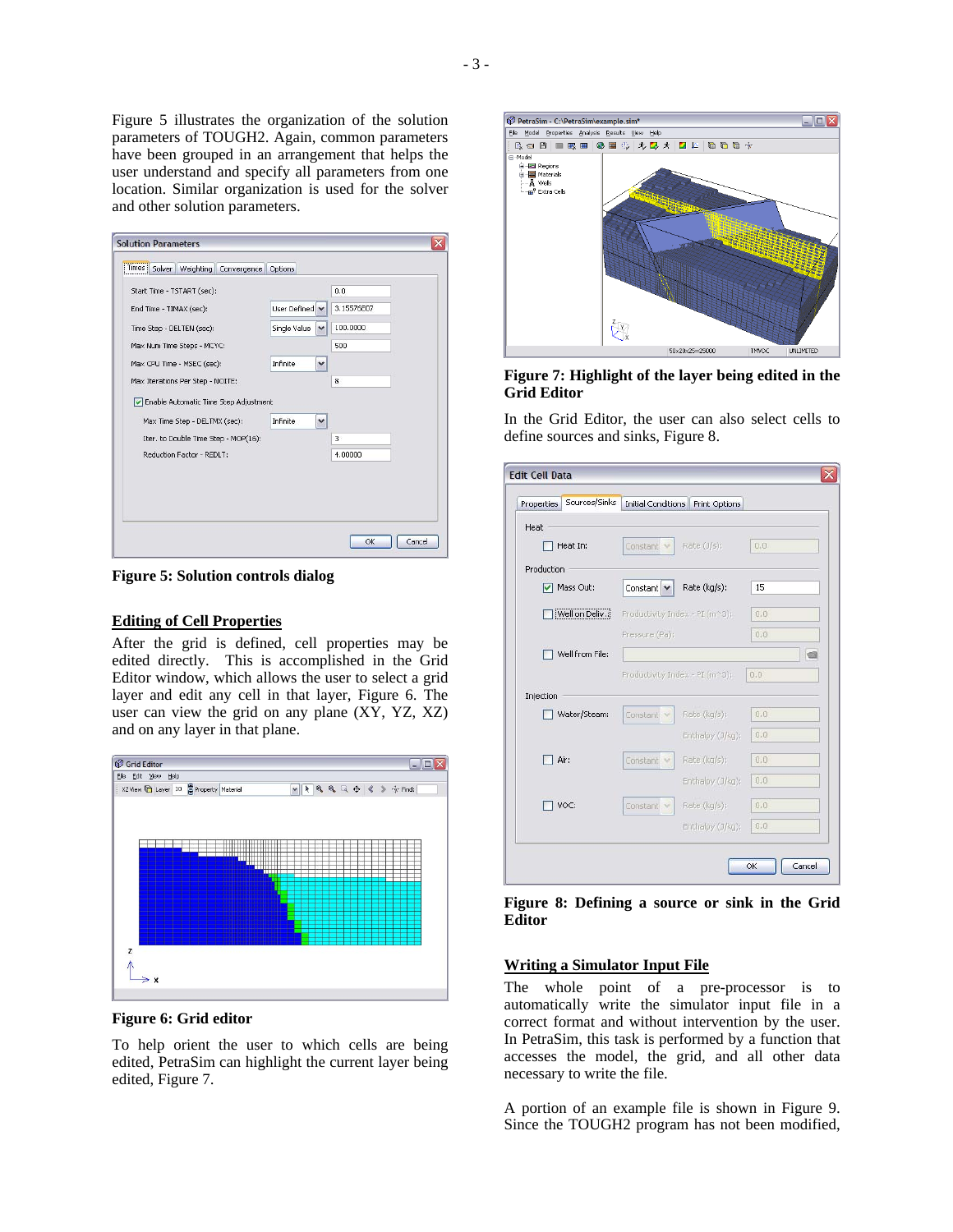the input file written by PetraSim is in standard TOUGH2 format. Because PetraSim is writing the file, there is no need to keep the file small. Each element, connection, and initial condition is written explicitly. It can also be seen that the elements are given sequential numerical names. It is intended that the user never need to know or examine these names. Any type of data, such as the definition of a source or sink, knows the associated cell and correctly writes the cell name when the simulator input file is written.

The resulting input file is correctly formatted and ready for input to TOUGH2.



**Figure 9: Portion of TOUGH2 input file created by PetraSim** 

#### **Integrated Solution**

Thunderhead Engineering has received a license from the US Department of Energy that allows the integrated distribution of TOUGH2 executables. Therefore, to run the analysis, all the user needs to do is select Analysis->Run TOUGH2 and the analysis will proceed, using the integrated executable.

If the user owns their own license for the TOUGH2 source code (can be obtained separately from the US DOE), PetraSim can be used to write the input file. Then the user can edit the input file to accommodate any specific input changes needed to run their version of TOUGH2.

#### **Visualization**

After the solution is completed, either 3D or time history plots of the results may be made. Figure 10 shows an example of an iso-surface plot of temperature. PetraSim uses a common results display component for all simulators, with different translators to read the data from the simulatorspecific results files. For TOUGH2, the standard printed output file is parsed to extract the cell data.

As shown in Figure 10, once the data is read, the user can select any available variable and time for plotting. The user can rotate, pan, and zoom the image interactively. Image details, such as the number of iso-surfaces and the data range can be controlled. Also, cutting planes can be defined on which the results are contoured. Vectors can be used to display items such as fluid flow. Finally, the user can export the data in a simple X, Y, Z, value format for import into other presentation quality graphics programs, such as TECPLOT. In PetraSim, results are readily accessible to rapidly evaluate the analysis.



**Figure 10: Iso-surface plot of temperatures** 

In a similar manner, time history plots of results may be made, Figure 11. A common time history display component is used, with different translators to read the different simulator results files. For TOUGH2, the FOFT file is read.



**Figure 11: Time history plot (from TOUGH2 FOFT file)**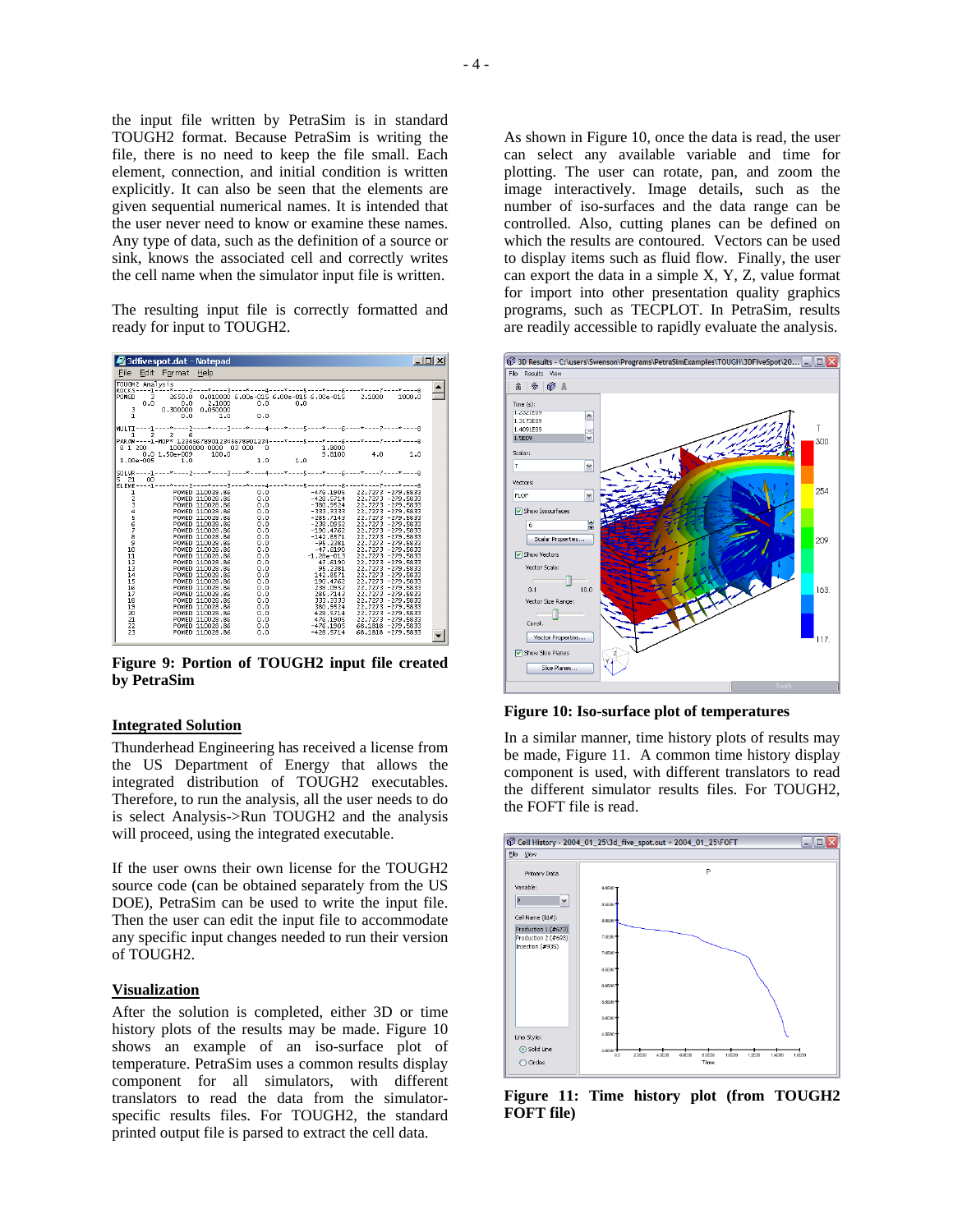As illustrated in Figure 11, the user can select any saved data and make a time history plot. If a cell was given a user-defined name, this name will be available for selecting the plot data. Once any plot is made, the data can be exported in a format that can be read in a spreadsheet or other presentation quality graphics program.

#### **NEW FEATURES IN VERSION 3.0**

Version 3.0 of PetraSim is in testing and scheduled for release in June, 2006. Some of the new features include:

- Support for ECO2N, the new TOUGH2 equation of state designed for studies of CO2 storage in saline aquifers.
- Support for non-geometric "extra cells" in the model, Figure 12. Many modelers use nongeometric cells to represent special boundary conditions. The user can now input a table of cells, defining the connections to existing cells in the model.



**Figure 12: Adding extra (non-geometric) cells using a table** 

- User-defined labels in the 3D views, Figure 13. The user can edit a table of labels and locations.
- The ability to add an image, such as a map, in the 3D view, Figure 13.
- A graphical progress monitor during TOUGH execution, Figure 14.
- High quality graphics output from the 3D views.
- A find cell feature in the 2D grid editor that allows the user to search for a cell by cell ID.
- Added axis scaling (3D view & Results view) so that long/tall models can be scaled for attractive display.
- User can save favorite views in 3D view for comparison plotting of different model results.
- Prompts user to save a modified model before opening a new file or exiting PetraSim.



**Figure 13: Graphic image superimposed on model with labels** 



#### **Figure 14: Graphical display of solution progress and time step size**

- Improved editing and manipulation of wells.
- Equations and graphs added to the capillary pressure dialogs

Significant effort has also been put into writing a new PetraSim User Manual and in updating the Examples Manual.

### **OBTAINING PETRASIM**

A 30 day trial version of PetraSim can be downloaded at www.petrasim.com. Sales are through RockWare (www.rockware.com). Licenses